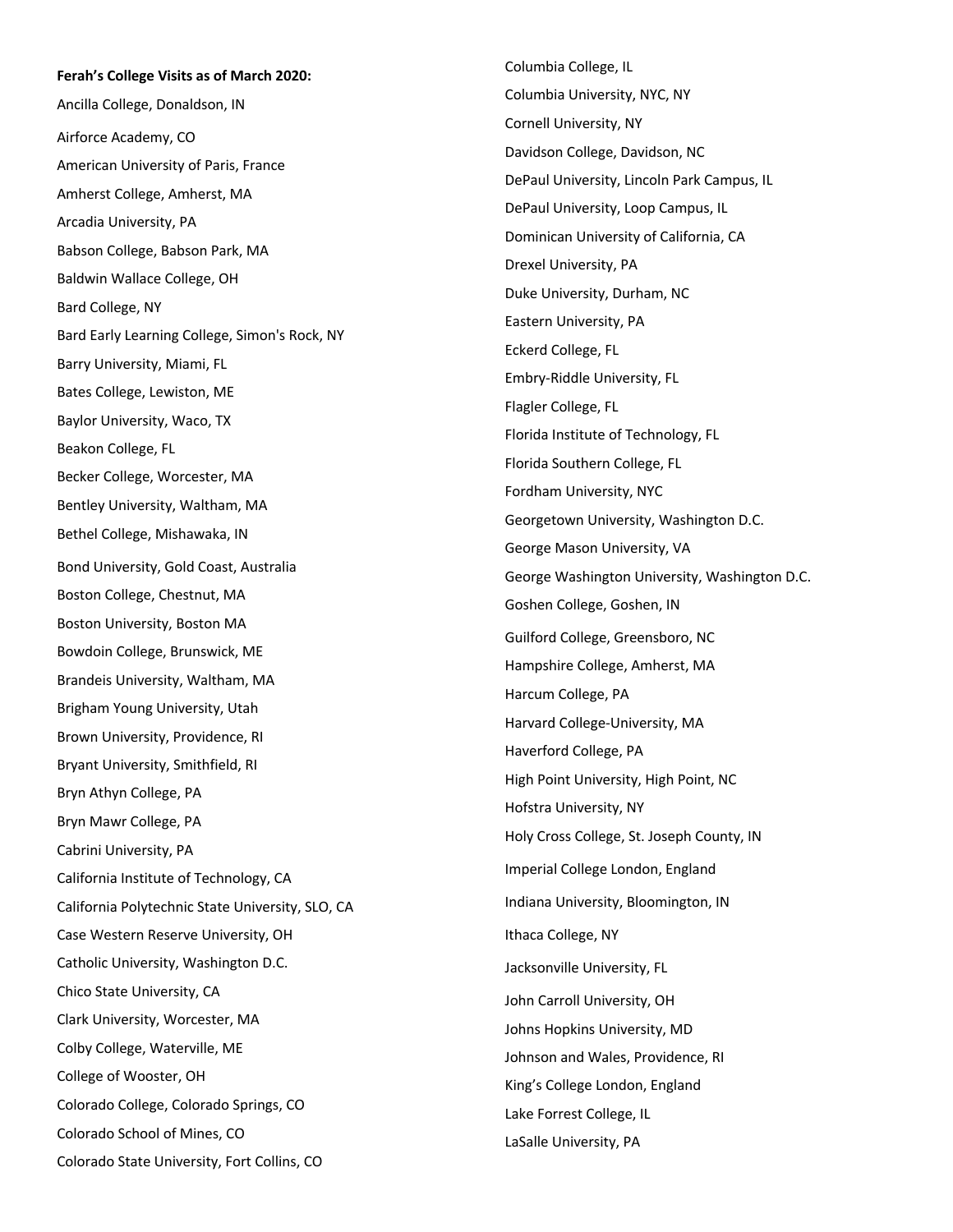Lewis and Clark, OR London School of Economics & Political Science, England Loyola Marymount University, CA Loyola University Chicago, Lake Shore Campus, IL Loyola University Chicago, Water Tower Campus, IL Lynn University, FL Menlo Park College, CA Meredith College, Raleigh, NC Metro State University, CO Mills College, CA Mt. Holyoke College, South Hadley, MA New York University, NYC North Carolina State U, Statesville, NC Northeastern University, Boston, MA Northwestern University, Chicago, IL Notre Dame University, Belmont CA Nova Southeastern University, FL Occidental College, CA Olin College, Needham, MA Oregon State University, Corvallis, OR Otis Institute of Art and Design, CA Philadelphia University, PA Princeton University, NJ Providence College, Providence, RI Quest University, Canada Reed College, OR Rensselaer Polytechnic Institute, NY Rhode Island School of Design, Providence, RI Rice University, Houston, TX Rochester Polytechnic Institute, NY Roger Williams University, Bristol, RI Rollins College, Orlando, FL Roosevelt University, IL Rosemont College, PA St. Edward's University, Austin, TX St. John's College, NM St. Joseph's University, PA Saint Leo University, FL Saint Mary's College, Notre Dame, IN

Salve Regina College, Newport, RI San Diego State University, CA Santa Clara University, CA Santa Fe Institute of Art and Design, NM Savannah College of Art and Design, GA School of Art Institute (SAIC), IL Sciences Po, France Shaw University, Raleigh, NC Simon Fraser University, Canada Skidmore College, NY Smith College, Northampton, MA Sorbonne Universite', France Southwestern University, Georgetown, TX Stanford University, CA Stetson University, FL Swarthmore College, PA Syracuse University, NY Texas A&M, College Station, TX The Culinary Institute of America, San Antonio, TX The New College, Sarasota, FL Trinity University, San Antonio, TX Tufts University, Medford, MA Tulane University, LA UC- Berkeley, CA UC- Los Angeles, CA UC- San Diego, CA UC- Santa Barbara, CA Union College, NY Universitat Autonoma de Barcelona, Spain University of Barcelona, Spain University of British Columbia, Canada University of Cambridge, England University of Chicago, IL University of College London, England University of Colorado, Boulder, CO University of Manchester, England University of Maryland, College Park University of Massachusetts, Amherst, MA University of Michigan, Ann Arbor, MI